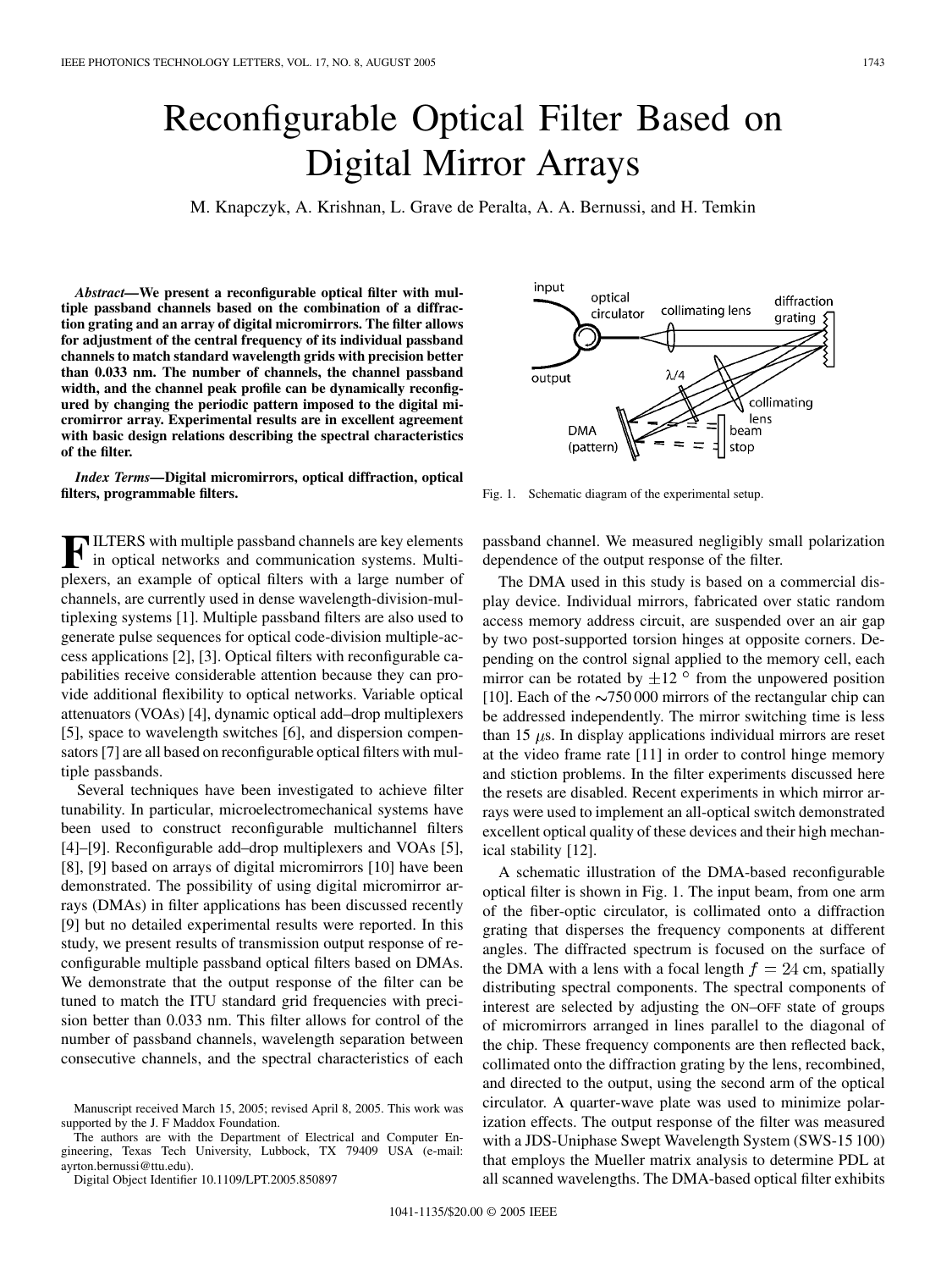$\bullet$  meas. (ITU)<br> $\Box$  meas.

calc.

 $\mathcal{P}$ 

 $\Omega$ 5  $10$ 15 20 25 30

 $\Delta v$  [nm]

 $\mathbf 0$ Insertion Loss [dB]  $-10$  $-20$  $-30$  $-40$ -50 1530 1540 1550 1560 1570 Wavelength [nm]

Fig. 2. Optical filter function corresponding to 40 individual passband channels separated by 100 GHz.

polarization-dependence loss of 0.75 dB and polarization dependent wavelength shift of 0.03 nm. Free-space optical devices based on a combination of diffraction grating and micromirrors are known to exhibit very low chromatic dispersion [5], [13]. We, thus, focused primarily on the amplitude response of the filter.

Our experimental arrangement uses the diffraction order  $m = 1$  of a grating with 600 lines/mm (grating period  $d = 1.6 \mu m$ ) at a nominal wavelength of  $\lambda = 1550 \text{ nm}$ . With an incident angle  $\theta_{\text{in}}$  = 35.0° the diffraction angle  $\theta_d = 20.88^\circ$  is measured. The reciprocal of the spatial dispersion  $(\alpha)$  of the grating-lens combination, which describes the relative position  $(x)$  of the frequency components across the diagonal of the DMA chip, is given by [2]

$$
\alpha = \frac{\partial \lambda}{\partial x} = \frac{d \cdot \cos \theta_d}{f \cdot m} \tag{1}
$$

from which we estimate  $\alpha \approx 6.49$  nm/mm. Micromirrors used in this work are  $\sim$ 13  $\times$  13  $\mu$ m<sup>2</sup> size with a  $\sim$ 14- $\mu$ m pitch. Since the diffracted spectrum extends along the DMA's diagonal, the pitch corresponds to  $\sim$ 9.67- $\mu$ m separation between consecutive micromirror lines (D), or  $\alpha \approx 0.063$  nm/micromirror line. The spectral resolution of the filter is determined by the minimum size of the beam  $d_{\text{out}}$  focused on the DMA when a single wavelength is used, which is given by [2]

$$
d_{\text{out}} = 4 \cdot \frac{\cos \theta_{\text{in}}}{\cos \theta_d} \cdot \frac{f \cdot \lambda}{\pi \cdot d_{\text{in}}} \tag{2}
$$

where  $d_{\text{in}} \sim 5$  mm is the diameter of the input beam. Using (2), we calculate  $d_{\text{out}} = 0.083$  mm. In the experimental arrangement shown in Fig. 1, the beam at the surface of the DMA has an elliptical shape with the minor axis determined by  $d_{\text{out}}$ . This corresponds to nine lines of micromirrors. The length of the major axis is controlled by the focusing lens.

A large variety of filter functions can be implemented with the optical arrangement shown in Fig. 1. As one example, the response of the filter is adjusted to produce an output corresponding to 40 passband channels, within the  $C$ -band, with channel-to-channel separation of 100 GHz ( $\sim$ 0.8 nm) matching the standard ITU grid. In order to obtain this response, a pattern with a period of 12 micromirror lines, with 8 lines in the reflecting position (ON-state), was applied to the DMA. Fig. 2 shows the transmission spectra of the filter measured for one channel at a time. The 3-dB bandwidths of individual channels



 $\textsf{N}^\textsf{ON}{\textsf{+N}}^\textsf{OFF}$  [micromirror lines]

are approximately 0.4 nm and the adjacent channel crosstalk is better than 35 dB. Measured deviations of the individual channel peak position from the ITU grid are less than 0.033 nm. This deviation is ultimately limited by the resolution of the DMA, the diffraction constant of the grating, and the focal distance of the lens. Measured average insertion losses in our DMA-based reconfigurable optical filter were  $-6$  dB. These can be improved by using a DMA chip designed for  $C$ -band operation.

Spectral components of the input signal are spatially distributed over the surface of the DMA. By shifting the periodic pattern created on the DMA, different spectral components are reflected back to the output. A shift in the periodic pattern on the DMA thus results in fine-tuning of the transmission peaks' position with respect to the ITU grid. With a period consisting of 12 micromirror lines, needed for 100-GHz channel-to-channel separation, the 40 passband channels occupy less than 5 mm of the  $\sim$ 1.7-cm diagonal length of the DMA chip. Shifting the position of the periodic pattern by one micromirror line moves the peak position of a single channel by  $0.066 \pm 0.007$  nm. The shift is independent of the channel wavelength. The worst possible misalignment with respect to the ITU grid is half of that shift, namely 0.033 nm. We take this number to represent the alignment precision of our system.

The channel-to-channel separation  $(\Delta \nu)$  can be easily modified by changing the pattern period in the DMA. Channel-tochannel separation of 200 or 50 GHz can be obtained with a period of 24 and 6 micromirror lines, respectively. In our optical system, the separation between consecutive channels is limited to 50 GHz mainly due to the size of the beam spot on the DMA. Using (1), the values of  $\Delta \nu$  in the DMA-based optical filter can be calculated as

$$
\Delta \nu = \alpha \cdot D \cdot (N^{\text{ON}} + N^{\text{OFF}})
$$
 (3)

where  $N^{ON}$  and  $N^{OFF}$  are the number of mirror lines/period contributing (ON) and not contributing (OFF) to the output. Fig. 3 shows a comparison between measured and calculated  $\Delta \nu$ . Measured channel-to-channel separation varies linearly with  $N^{ON} + N^{OFF}$ , in excellent agreement with the values calculated from (3).

The bandwidth of individual passband channels and their respective profiles depend on the number of reflecting micromirrors within each period of the pattern on the DMA.